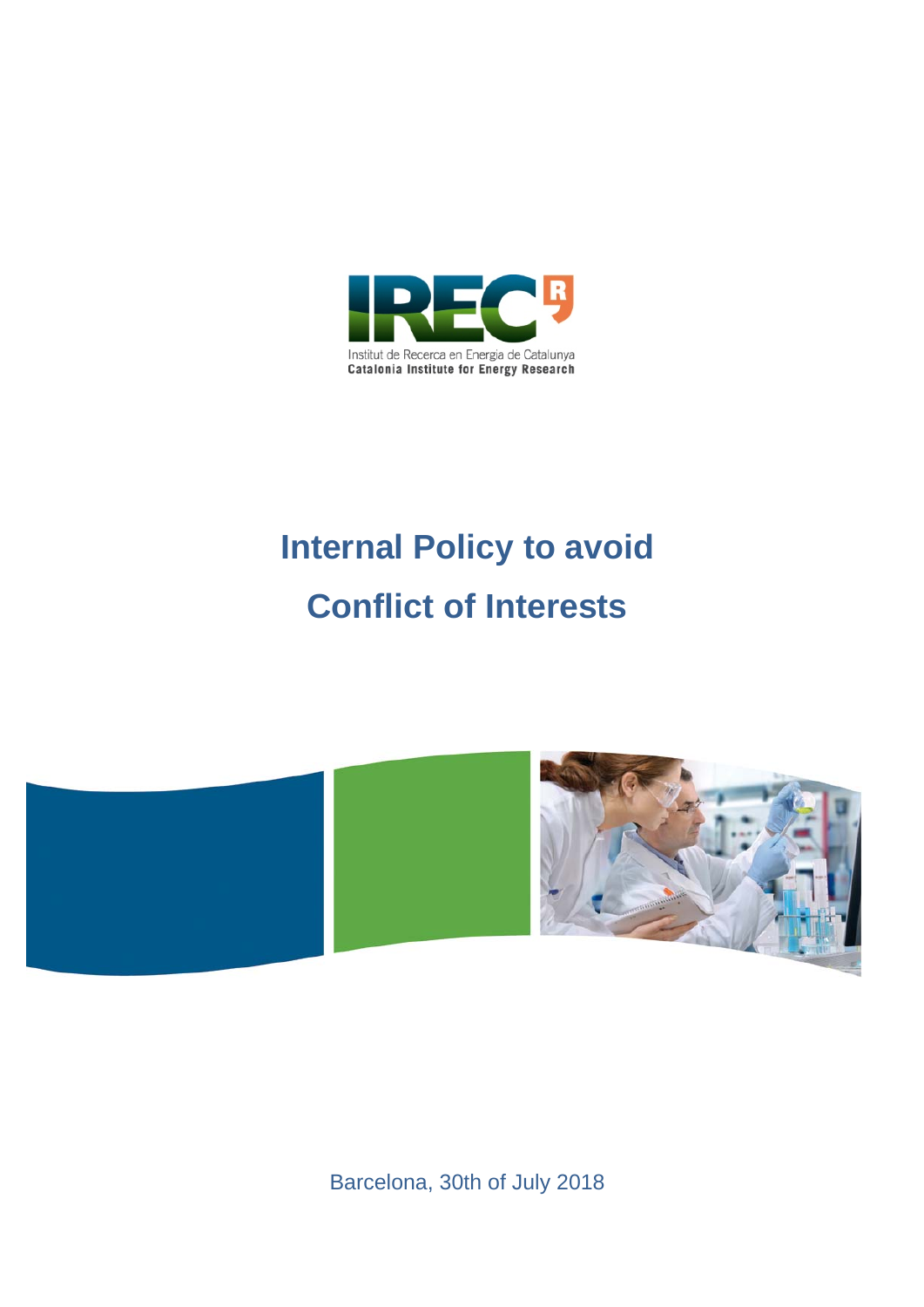

## **1. OBJECTIVE**

This internal policy is intended to avoid potential conflict of interests between institutions or researchers participating in the proposal, execution and exploitation of R+D projects of our Institute, as well as to avoid potential conflict of interests for our senior researchers when they participate in the evaluation of proposals or projects of other institutions.

## **2. WHEN PERFORMING EVALUATIONS**

Our senior researchers may perform evaluations of proposals or projects in relation to the competitive calls. They could perform as an international expert in any specific field. In these cases, the expert must work independently, in a personal capacity and not on behalf of our Institute. The expert shall observe the legal obligations of impartiality and confidentiality when performing his/her assignment.

2.1. With regards to the conflicts of interest.

When contracting independent experts, the Commission ensures that the expert do not have any conflicts of interest on the activity that is being asked to undertake and, in particular, any proposal or project that s/he called upon to assess.

The experienced researcher should be independent, impartial and objective, and behave professionally at all times.

The Commission will offer to sign a contract with the expert, before starting work. This contract includes a declaration that the expert must accept and will abide by the Code of Conduct. This means, amongst other things, that the experienced researcher declares that no conflict of interest exists and will inform the Commission if discovers that any such conflict arises in the course of his/her duties.

What could be considered a conflict of interests? Situations involving economic interest, political or national affinity, family or emotional ties or any other shared interest. For instance, the Commission establishes that the following situations will automatically be considered as conflict of interest:

(a) for a proposal/prize application s/he is requested to evaluate, if s/he:

(i) was involved in the preparation of the proposal/prize application;

(ii) is a director, trustee or partner or is in any way involved in the management of an applicant (or linked third party or other third party involved in the action);

(iii) is employed or contracted by one of the applicants (or linked third parties, named subcontractors or other third parties involved in the action);

(iv) has close family ties (spouse, domestic or non-domestic partner, child, sibling, parent etc.) or other close personal relationship with the principal investigator of the proposal s/he is requested to evaluate as an additional reviewer from another panel (cross-panel or crossdomain proposal);

(v) has (or has had during the last five years) a scientific collaboration with the principal investigator of the proposal;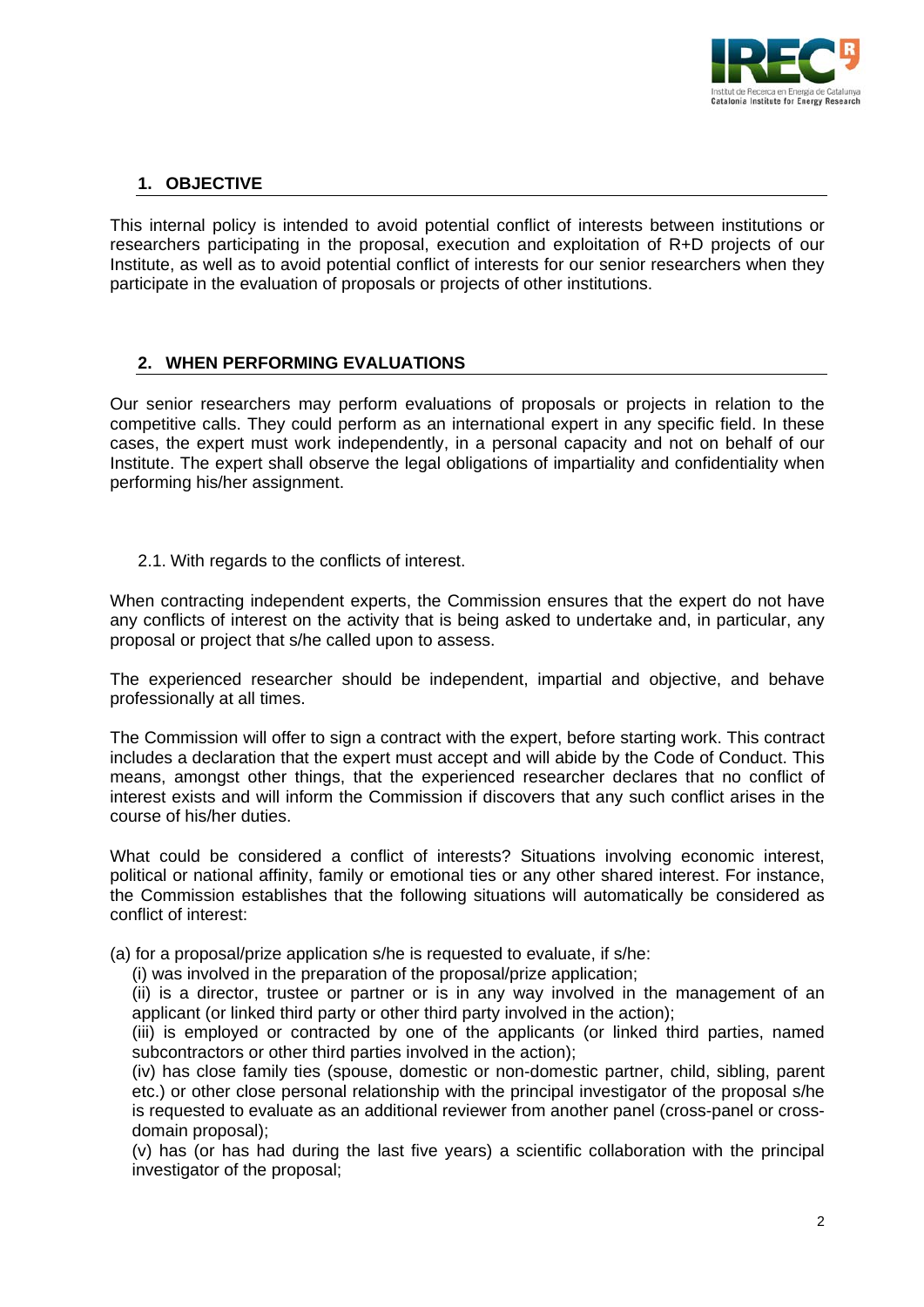

(vi) has (or has had) a relationship of scientific rivalry or professional hostility with the principal investigator of the proposal;

(vii) has (or has had), a mentor/mentee relationship with the principal investigator of the proposal.

In these cases, the expert must be excluded from the evaluation of the proposal/prize application concerned by default and may not take part in the consensus group.

To avoid situations of conflicts of interest, the Commission may withdraw experts from evaluation or monitoring duties if it deems that this is necessary. If the expert knowingly conceal a conflict of interest and this is discovered during his/her activities as an expert, the expert could be dismissed with immediate effect, the contract will be terminated and the measures laid down in the contract will be taken.

Hence, any senior researcher must be careful of submitting proposals for funding while working as an expert. If a researcher submit a research proposal for evaluation, s/he is not necessarily excluded from acting as an expert evaluator, provided that he/she declares it and that there is no conflict of interest. In this case, s/he will not be assigned to evaluate his/her own proposal or any proposals which may be competing with it.

#### 2.2. With regards to confidentiality.

If the role of an expert involves handling classified information, s/he will need security clearance before entering into a contract.

The Commission publishes an annual list of experts who have worked for them, but they do not disclose who has worked on which proposals.

Before assigning a project to any expert for monitoring activities, the Commission may inform the project consortium of his/her name. The consortium may reject their choice of the expert in the interests of commercial confidentiality.

During implementation of the Contract and for five years after the date of the last payment, the expert must keep confidential all data, documents or other material (in any form) that was disclosed (in writing or orally) and that concerns the work under the Contract ('confidential information').

Unless otherwise agreed, s/he may use confidential information only to implement the Contract.

#### 2.3. General principles to respect as an evaluator.

The general principles to take into account should be: evaluate each proposal or prize application in a confidential and fair way, in accordance with the applicable rules; perform his/her assignment to the best of his/her abilities, professional skills, knowledge and applying the highest ethical and moral standards; and follow the instructions and time-schedule given by the Commission or the Public Agency.

The expert may not delegate the assignment to another person or be replaced by another person.